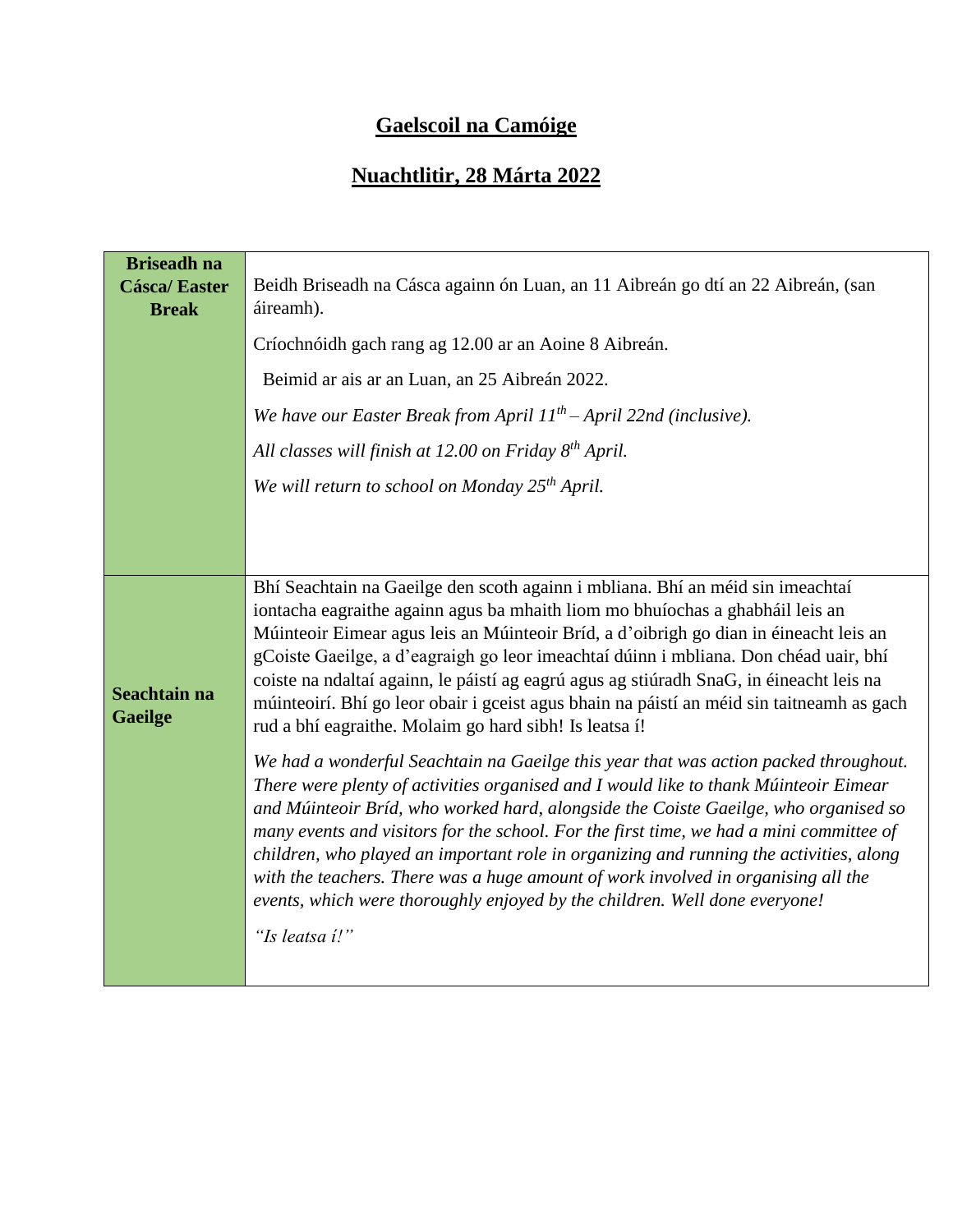|                                           | Beidh Cruinniú do thuismitheoirí na Naíonán Beag a bheidh ag tosnú i Mí Mheán<br>Fómhair 2022 ar siúl sa scoil Dé Céadaoin, 27 Aibreán, 7.00i.n |
|-------------------------------------------|-------------------------------------------------------------------------------------------------------------------------------------------------|
| Cruinniú<br><b>Tuistí Naíonán</b>         | The meeting for parents of Junior Infants starting in September 2022 will take place                                                            |
| <b>Beag/Parents</b><br><b>Information</b> | Wednesday, 27 <sup>th</sup> April, 7.00pm                                                                                                       |
| <b>Meeting-</b>                           |                                                                                                                                                 |
| <b>Junior Infants</b><br>2022/2023        |                                                                                                                                                 |
|                                           |                                                                                                                                                 |
| <b>Féilire 2022/23</b>                    | 1 Meán Fómhair/ 1st September ar ais ar scoil/ back to school                                                                                   |
|                                           | 31 D.F - 4 Samhain 31st Oct. - 4 <sup>th</sup> November. Briseadh Meán Téarma/ Mid Term Break                                                   |
|                                           | 21 Nollaig, leath lá don Nollaig 21st Dec. half-day for Christmas Holidays                                                                      |
|                                           | 22 Nollaig – 4 Eanáir Laethanta Saoire/ 22nd Dec- 4 <sup>th</sup> January- Christmas Hol.                                                       |
|                                           | 5 Eanáir ar ais $5th January, back to school$                                                                                                   |
|                                           | 6 Feabhra 6 <sup>th</sup> February- Lá Saoire Bainc/ Bank Holiday                                                                               |
|                                           | $16 + 17$ Feabhra/ $16^{th}$ & $17^{th}$ February Briseadh Meán Téarma/ Midterm break                                                           |
|                                           | 17 Márta/17 <sup>th</sup> March Lá Fhéile Pádraig                                                                                               |
|                                           | 31 Márta/ 31 <sup>st</sup> March leath lá laethanta saoire/ Half Day for Easter Break                                                           |
|                                           | 3 Aibreán - 14 Aibreán / 3rd April- 14th April Easter Break                                                                                     |
|                                           | 17 Aibreán/April 17th ar ais ar scoil/ back to school                                                                                           |
|                                           | 1 & 2 Bealtaine / $I^{st}$ & $2^{nd}$ May Bank Holiday                                                                                          |
|                                           | 5 & 6 Meitheamh $5th$ & $6th$ June Bank Holiday                                                                                                 |
|                                           | 28 Meitheamh/28 <sup>th</sup> June Leathlá/ Half Day for Summer Holidays                                                                        |
|                                           |                                                                                                                                                 |
|                                           |                                                                                                                                                 |
|                                           |                                                                                                                                                 |
|                                           |                                                                                                                                                 |
|                                           |                                                                                                                                                 |
|                                           |                                                                                                                                                 |
|                                           |                                                                                                                                                 |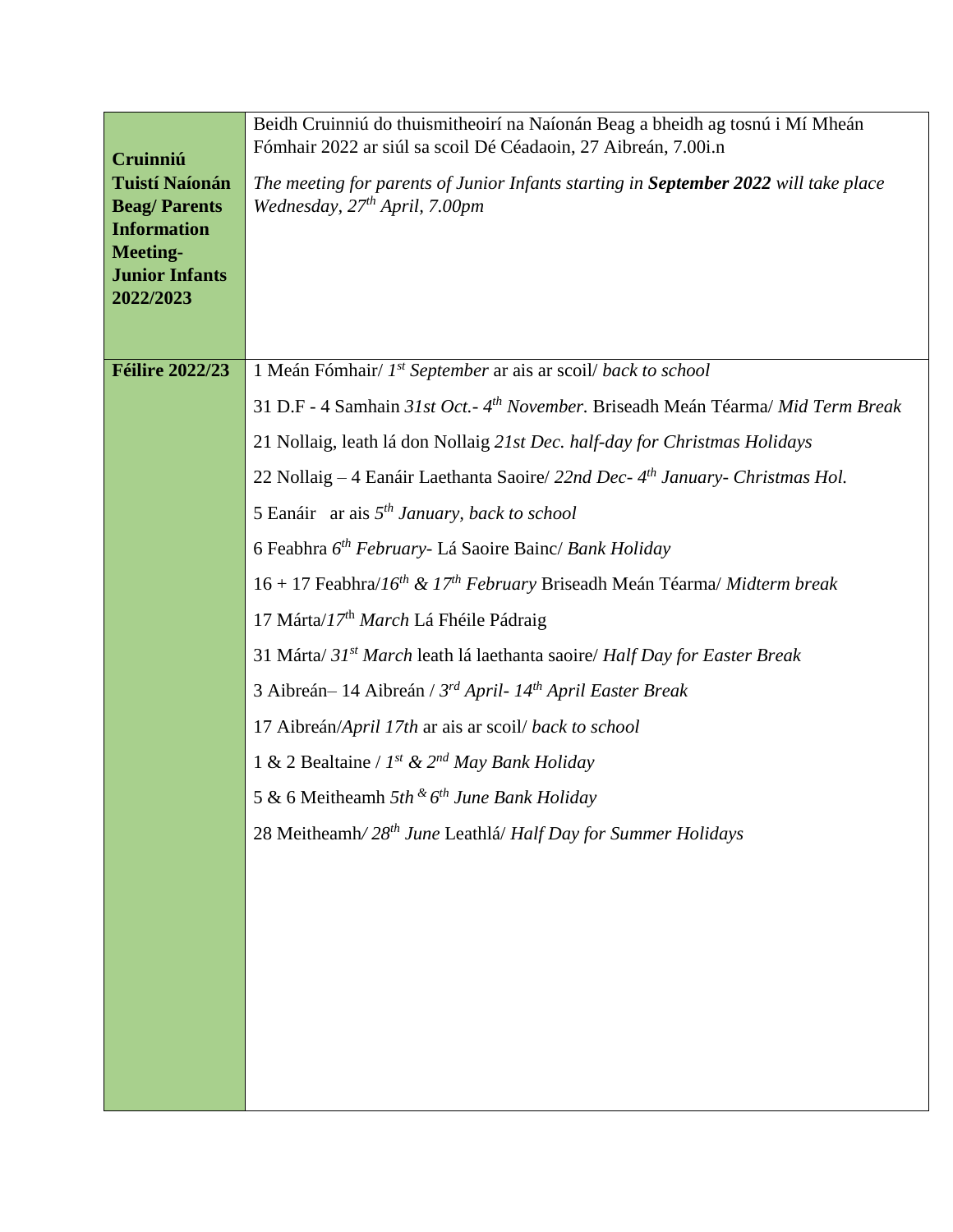| <b>Na</b><br>Sacraimintí/                      | An Chéad Fhaoistin R2: Dé Céadaoin 30 Márta, 6.30i.n i Sépéal Muire gan Smál. Beidh<br>na páistí ag caitheamh éadaí scoile don ócáid. Ba chóir go mbeidh gach páiste i láthair ag<br>6.20 <i>i.n</i> ar a dhéanaí.                                                                                                                                                                                      |
|------------------------------------------------|---------------------------------------------------------------------------------------------------------------------------------------------------------------------------------------------------------------------------------------------------------------------------------------------------------------------------------------------------------------------------------------------------------|
| <b>The</b><br><b>Sacraments</b>                | The First Confession R2, takes place on Wednesday, $30th$ March at 6.30pm in the<br>Church of the Immaculate Conception. The children will wear the school uniform at the<br>ceremony. All children should be at the Church by 6.20pm.                                                                                                                                                                  |
|                                                | Beidh Searmanas na gCoinneal R6, ar siúl sa Séipéal Muire gan Smál, Dé Máirt, an 26<br>Aibreán, ag a 7:30pm. Beidh coinneal ag teastáil uathu ar an oíche. Cabhraigh le do<br>pháiste na paidreacha a chleachtadh le bhur dtoil. Caitheann na páistí gnáth-éadaí scoile<br>ar an oíche.                                                                                                                 |
|                                                | The Ceremony of Light for $6th$ Class will take place in the Church of the Immaculate<br>Conception on Tuesday, April 26th at 7:30pm. The children will need a candle (their<br><b>baptismal candle if you have it) on the night.</b> Children must be at the Church by<br>7.20pm Please help your child practice the prayers at home. The children wear their full<br>school uniform for the ceremony. |
| <b>Snámh R4</b>                                | Beidh Rang 4, Múinteoir Shauna ag tosnú ceachtanna snámha ar an Déardaoin seo. Ba                                                                                                                                                                                                                                                                                                                       |
|                                                | chóir go bhfuil tuáille, hata agus culaith shnámha ag gach páiste.                                                                                                                                                                                                                                                                                                                                      |
|                                                | Rang 4, Múinteoir Shauna, start their Swimming Lessons this Thursday. Each child must<br>have a towel, swimming gear and a swimming hat. If the weather is cold, they should<br>have a warm hat to wear, walking back to the school.                                                                                                                                                                    |
|                                                |                                                                                                                                                                                                                                                                                                                                                                                                         |
|                                                |                                                                                                                                                                                                                                                                                                                                                                                                         |
| <b>Bliotz</b><br>Iománaíochta/<br>Camógaíochta | Beidh Bliotz Iománaíochta ag buachaillí R4-R6 ar Dé Máirt 5 Aibreán, eagraithe ag<br>Cumann na Cloigthí. A thuilleadh eolais le teacht.<br>A Hurling Blitz has been arranged by Round Towers GAA Club, for boys R4-R6. It will<br>take place on Tuesday $5^{th}$ April. More information to follow.                                                                                                     |
|                                                | Beidh Bliotz Camógaíochta ag cailíní R4-R6 ar Dé Céadaoin 6 Aibreán, eagraithe ag                                                                                                                                                                                                                                                                                                                       |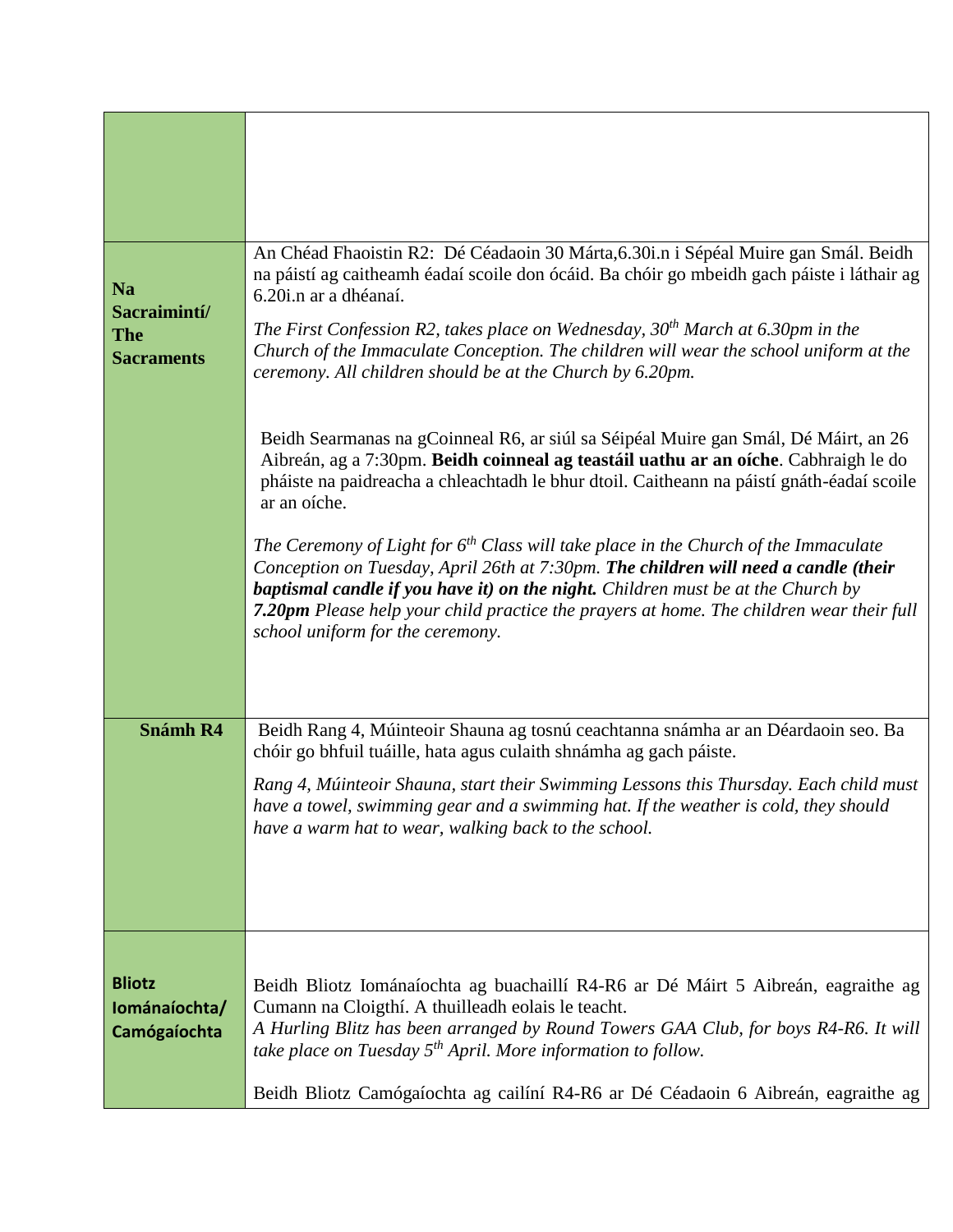|               | Cumann na Cloigthí. A thuilleadh eolais le teacht.                                                                                                                                                                                                                                                                                                                                                                                                                                                             |
|---------------|----------------------------------------------------------------------------------------------------------------------------------------------------------------------------------------------------------------------------------------------------------------------------------------------------------------------------------------------------------------------------------------------------------------------------------------------------------------------------------------------------------------|
|               | A Camogie Blitz has been arranged by Round Towers GAA Club, for girls R4-R6. It will<br>take place on Wednesday 6th April. More information to follow.                                                                                                                                                                                                                                                                                                                                                         |
|               |                                                                                                                                                                                                                                                                                                                                                                                                                                                                                                                |
| <b>CAIRDE</b> |                                                                                                                                                                                                                                                                                                                                                                                                                                                                                                                |
|               | Dia daoibh,                                                                                                                                                                                                                                                                                                                                                                                                                                                                                                    |
|               | Can we say a huge GRMMA to the parents who helped at the cake sale. We won't<br>name you, but we know who you are! And what a lovely bunch of parents and<br>extended family and friends you all are for giving so generously!                                                                                                                                                                                                                                                                                 |
|               | The next event coming up is the Holy Communion for R2. The service takes place on<br>Saturday 7th May and one of our governors has kindly organised the Round Towers<br>Clubhouse afterwards for tea/coffee and biscuits, whilst the children have their photos<br>taken by Sarah Treacy.                                                                                                                                                                                                                      |
|               | We need some helpers for that day! It would be great to have a group of parents to<br>help between 12-2pm at the clubhouse to help set up the room and put the kettles on,<br>serve, assist Sarah in the photo calling and help tidy away. Even if you can come for<br>part of the time, it will be a great help and make the day run smoothly for our R2 páistí.<br>It's always a happy day and it will be good to see the children looking smart and maybe<br>you will see that the adults can dress up too! |
|               | If you are free on Saturday 7th May and available between 12-2pm, we would be<br>eternally grateful. Let us know, via email or through your CLP on Whatsapp.<br><b>GRMA!</b>                                                                                                                                                                                                                                                                                                                                   |
|               | Cairde<br>cairdecamoige@gmail.com                                                                                                                                                                                                                                                                                                                                                                                                                                                                              |
|               |                                                                                                                                                                                                                                                                                                                                                                                                                                                                                                                |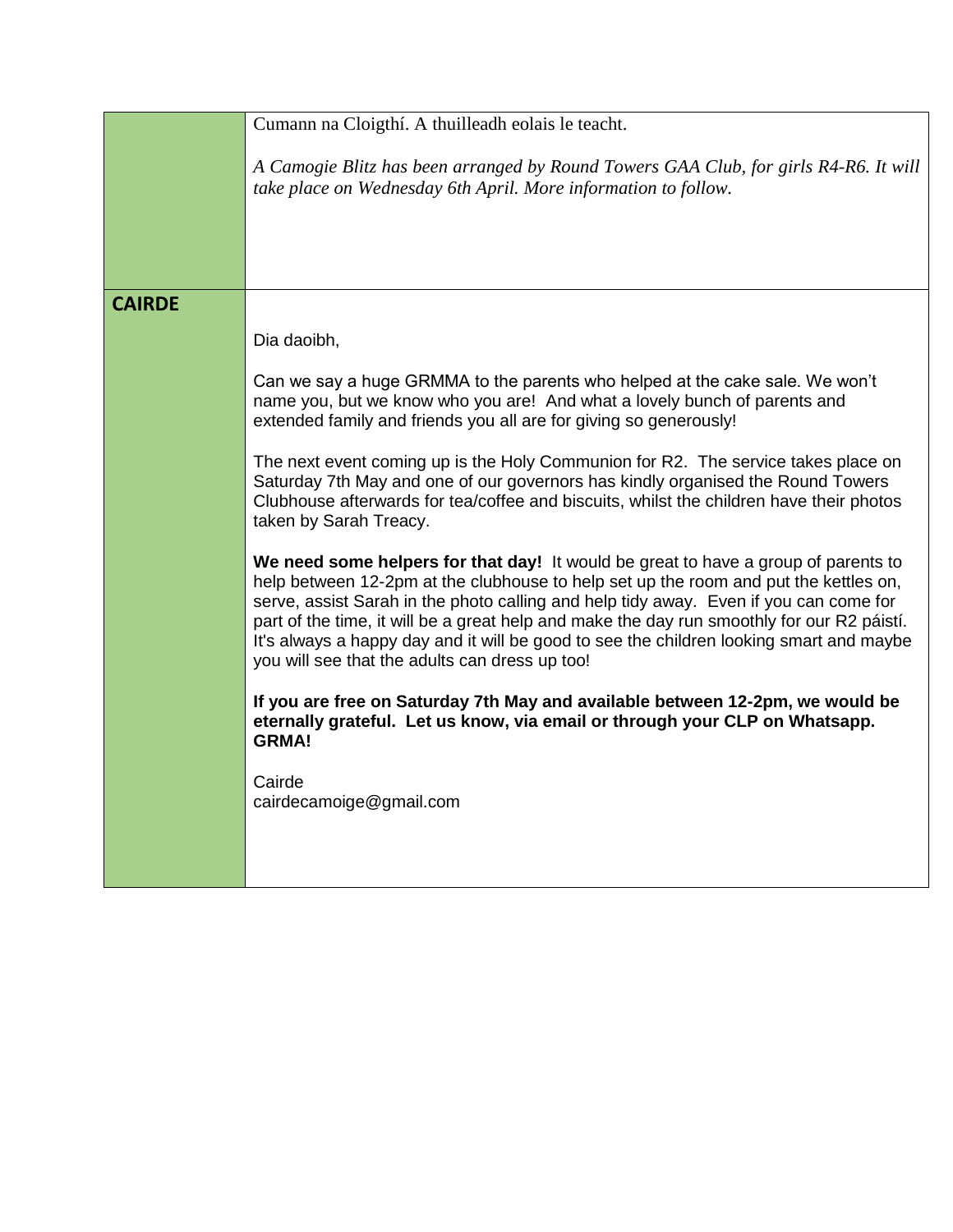| Poncúlacht/                                      | Tosnaíonn an lá scoile ag 8.50am do gach páiste. Tá sé tábhachtach go dtagann páistí ar<br>scoil in am gach maidin.                                                                                                                                                                                                         |
|--------------------------------------------------|-----------------------------------------------------------------------------------------------------------------------------------------------------------------------------------------------------------------------------------------------------------------------------------------------------------------------------|
| <b>Punctuality</b>                               | The School day begins for every class at 8.50am. It is essential that all children arrive to<br>school on time each day. Children arriving after 8.50am often interrupt teaching time.<br>Also, arriving to school on time, reduces anxiety in the children and helps them to settle<br>better into their school day.       |
| Éadaí Scoile/<br><b>School</b><br><b>Uniform</b> | Tá sé fíor-thábhachtach go mbíonn na páistí gléasta sna héadaí scoile cearta gach lá ar<br>scoil. Tá bróga reatha ceadaithe leis na héadaí spóirt amháin. Tá gá le bróga dubha nuair<br>atá na héadaí scoile ar na páistí. (Luan-Céadaoin)                                                                                  |
|                                                  | Our uniform Policy is very important to us and we ask that all parents ensure that their<br>children are dressed in full school uniform. Please be reminded that runners are<br>permitted when the children wear the school tracksuit only. Black shoes/ ankle boots are<br>permitted when they wear the uniform (Mon-Wed). |
|                                                  | School Wear House is the sole supplier of our crested items, such as jumpers and<br>cardigans. The School Crest is a Registered Trade Mark.<br>Please ensure that your child is wearing the official school uniform, with the authorised<br>crested items, available from School Wear House.                                |
| <b>Ball Nua den</b>                              | Bord Bainistíochta na Scoile reatha/ Our School Board of Management members:                                                                                                                                                                                                                                                |
| <b>Bhord</b><br>Bainistíochta/                   | An Cathaoirleach/ The Chairperson: Caimin Ó Catháin                                                                                                                                                                                                                                                                         |
| <b>Updated Bord</b>                              | An Príomhoide/ The Principal: Aoife Ní Raghallaigh                                                                                                                                                                                                                                                                          |
| <b>Members</b>                                   | Ionadaí an Phatrúin/ Patrons' Representative: Micheál MacAdhaimh                                                                                                                                                                                                                                                            |
|                                                  | Ionadaithe na dTuismitheoirí/ Parents' Representative: Damien de Búrca & Fiona de<br><b>Brún</b>                                                                                                                                                                                                                            |
|                                                  | Ionadaí Múinteora/ <i>Teachers' Representative</i> : Clíodhna Esslemont                                                                                                                                                                                                                                                     |
|                                                  | Ionadaithe an Phobail/ Community Representative: Lorcán Ó Dúnaigh & Máire Uí<br><b>Bhroin</b>                                                                                                                                                                                                                               |
|                                                  | Mo bhuíochas ó chroí le Angela Uí Dhubhain a d'oibrigh go dian dícheallach ar Bhord<br>na scoile, ina ról mar Chisteoir.                                                                                                                                                                                                    |
|                                                  | Tá lán fáilte roimh Máire Uí Bhroin, ball nua den Bhord. Is í Máire, Ionad an Phobail<br>nua agus guímid gach rath uirthi ina ról mar Chisteoir chomh maith! Ag súil le tréimhse                                                                                                                                            |